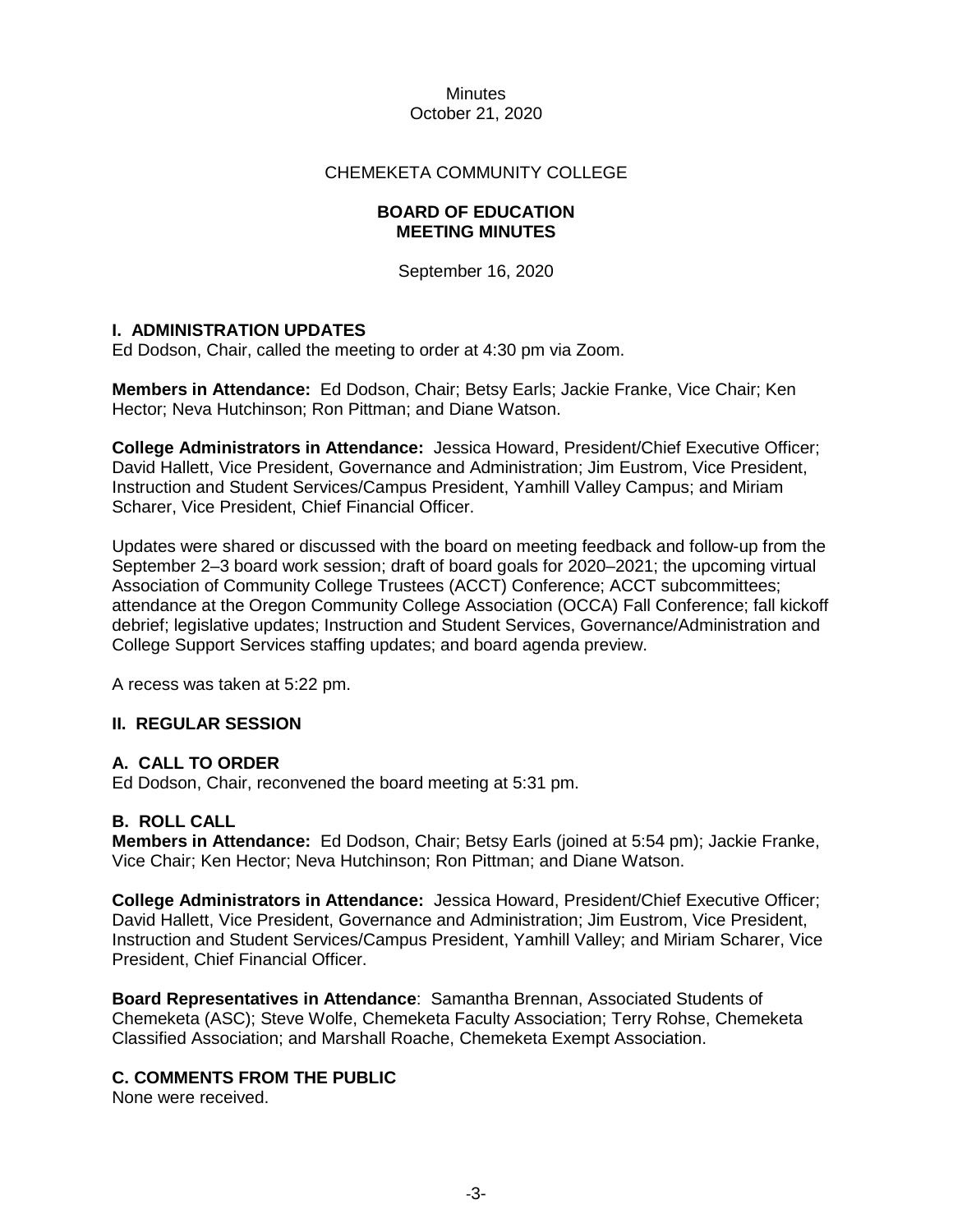Meeting Minutes College Board of Education September 16, 2020 Page 2

# **D. APPROVAL OF MINUTES**

Ken Hector asked to abstain from approval of the board work session minutes since he was unable to fully participate. Jackie Franke moved and Diane Watson seconded a motion to approve the board minutes of July 22, 2020; special board meeting on August 18, 2020; and the board work session on September 2–3, 2020.

A roll call vote was taken and the motion CARRIED; Ken Hector abstained from approval of the September 2–3 board work session minutes.

# **E. REPORTS**

## **Reports from the Association**

Samantha Brennan, Associated Students of Chemeketa (ASC), said the report stands as written. Jackie Franke stated this is a great report, and questioned if the student voter event on October 7, 2020, allowed the students enough time to register to vote. Jackie found the information online and shared October 13, 2020, is the deadline. Ed Dodson asked why the ASC Zoom listening sessions were unsuccessful and if a different strategy would be utilized. Samantha stated the listening sessions were being changed to open meetings for anyone who is affiliated with Chemeketa. They are welcome to attend, speak, or address changes. Neva Hutchinson asked if it was possible that as a board member to not comment, but listen to the LGBTQIA Zoom event. Samantha said that would be fine. Ed Dodson thanked Samantha for the report.

Steve Wolfe, Chemeketa Faculty Association (CFA), said the report stands as written. Steve stated it was a busy day with CFA executive board in the morning, and a general membership meeting in the afternoon. Steve said one of the advantages of Zoom is it seems to work better for faculty to get together. Usually 80–100 people attend; however, there were 115 attendees which is a great turnout. Ed Dodson thanked Steve for the report.

Terry Rohse, Chemeketa Classified Association, said the report stands as written. Terry said the classified retreat yesterday afternoon turned out very good. There were good presenters, good questions asked, and due to Zoom, there were more attendees than ever. Also, Terry reminded everyone to look at the amazing virtual art show put together by Allison Stewart Hull, Amy McKinley, and himself. Ed Dodson thanked Terry for the report.

Marshall Roache, Chemeketa Exempt Employees Association (CEA), said the report stands as written. Jackie Franke said she appreciated the photos and biographies of the CEA board, and Ed Dodson said it was a nice touch. Ed thanked Marshall for the report.

## **Reports from the College Board of Education**

Ron Pittman attended a quarterly Zoom meeting with Jessica Howard, board work session, laptop training, and the Chemeketa Kick-Off.

Diane Watson attended the OCCA board training, quarterly meeting with Jessica Howard, board work session, laptop training, Salem Chamber meeting, Chemeketa Kick-Off, and legislative organizational meeting.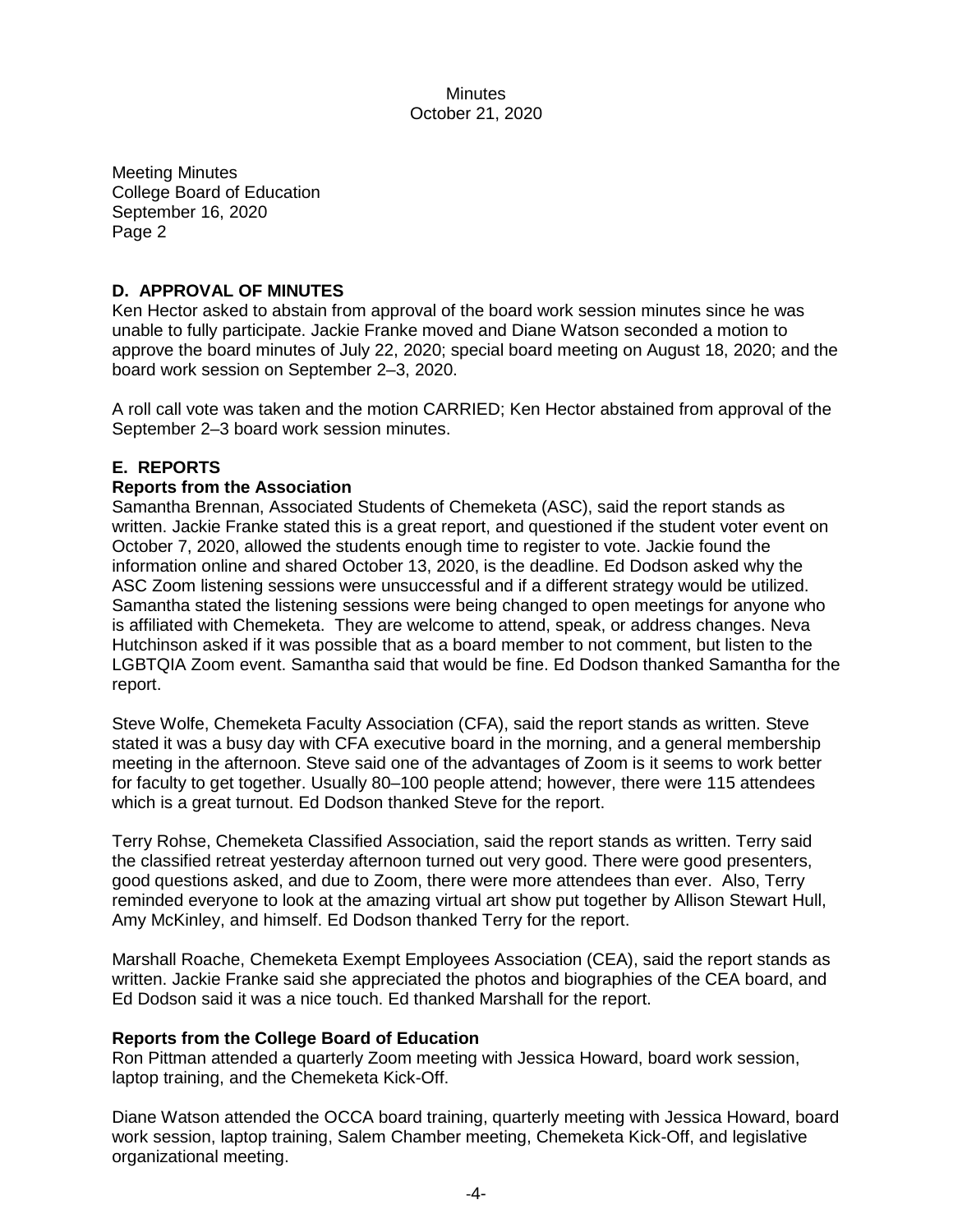Meeting Minutes College Board of Education September 16, 2020 Page 3

Ken Hector said his report stands as written.

Jackie Franke attended the laptop training, quarterly Zoom meeting with Jessica Howard, agenda review, Chemeketa Kick-Off, board work session, and several meetings with the Mid-Willamette Valley Council of Governments.

Ed Dodson attended many of the same meetings as the other board members, as well as the Oregon Business Plan Zoom meeting, Mid-Willamette Education Consortium (MWEC) Executive Council board meeting, and the emergency personnel fire incident debrief.

## **F. STANDARD REPORTS**

#### **Personnel Report**

David Hallett said the report stands as written.

#### **Budget Status Report**

Miriam Scharer noted a change to the green sheet. The General Fund Revenue and Expense Statement report will be brought to the October 21 board meeting in order to incorporate the majority of the year-end adjustments.

Miriam referred to the Statement of Resources and Expenditures and noted this is the first report the board has seen for this fiscal year. Miriam referred to the State Appropriations line items and noted the \$8.8 million dollars is carry over from FY20 and the fifth payment received the last fiscal year and deferred to this fiscal year to smooth out the state funding. This is not the Fund Balance, which is the last item under the Resources section. That figure will be left blank until the audit in December.

For the month ending August 31, the Status of Investments interest rate continues to decline and is at one percent.

## **Purchasing Report**

An Invitation to Bid (ITB) will be advertised in September for On-call Low Voltage Installation Services, and a recommendation for contract award will be made to the board at the October meeting.

## **Capital Projects Report**

Rory Alvarez, director of Facilities and Operations, said the report stands as written. However, a week has been lost at Brooks and the Ag complex due to the ash and poor air quality so it was closed down because it was not safe for people to be working.

## **Chemeketa Cooperative Regional Library Service (CCRLS) Report**

Doug Yancey, interim director of CCRLS, said the report stands as written with one correction. The Advisory Council was cancelled last week due to the fires and is rescheduled for September 28, so the meeting didn't occur as was recorded in the report.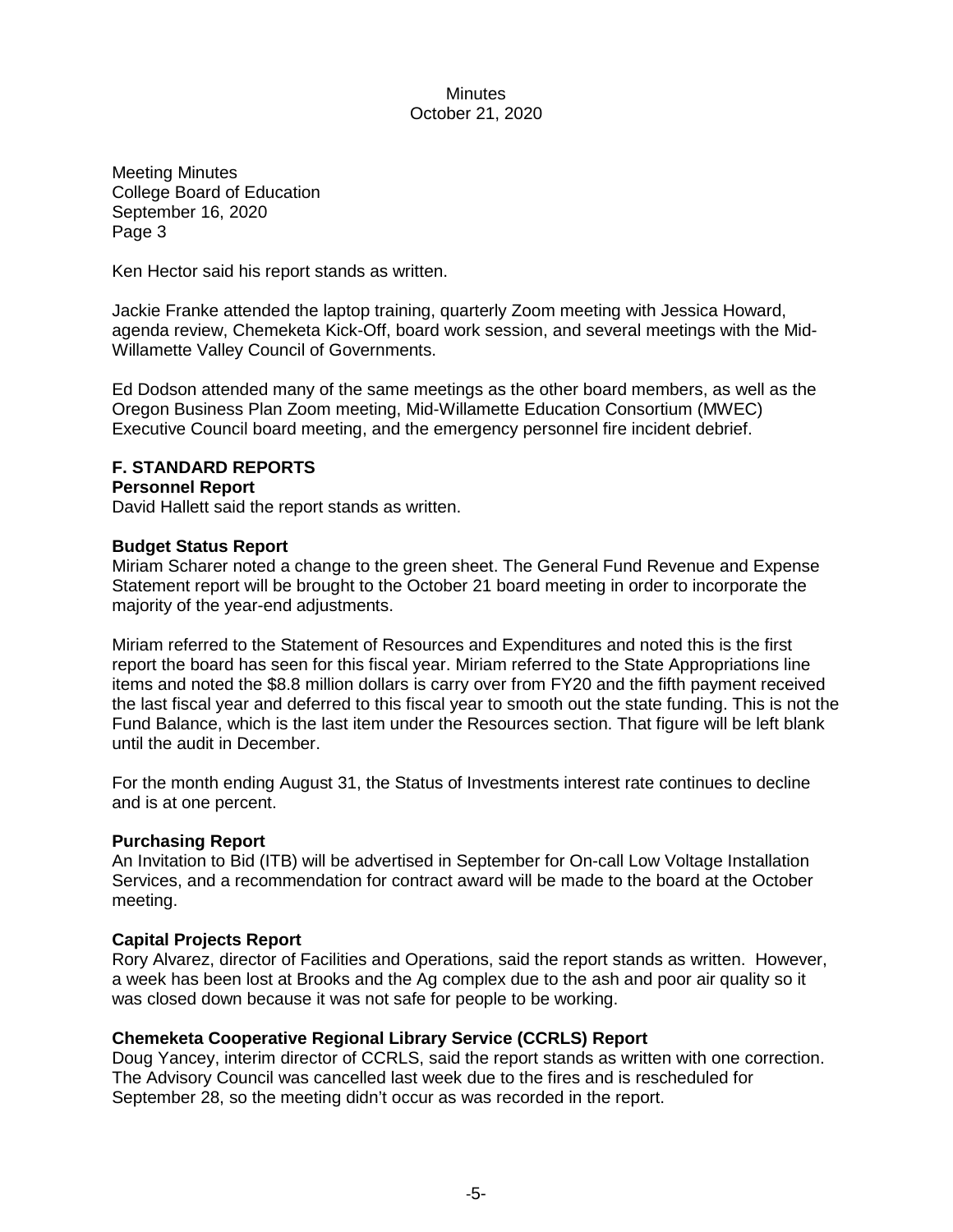Meeting Minutes College Board of Education September 16, 2020 Page 4

## **Chemeketa Community College COVID-19 Health and Safety Operational Plan**

Miriam Scharer thanked John McIlvain, emergency and risk manager, for a tremendous job in leading Chemeketa's work over the last few months with the COVID-19 incident response and spearheading the work of the Phased Reopening Chemeketa Task Team (PRCCT), as well as his role as incident commander in hosting hundreds of emergency personnel on site assisting with the Beachie Creek fire.

John McIlvain noted there are no changes to the Chemeketa COVID-19 Health and Safety Operational Plan. John noted the PRCTT is monitoring the Oregon Occupational Health and Safety Administration's (OHSA) proposed COVID-19 standards for potential impact on Chemeketa's operational plan. In early September, based on Chemeketa's recommendations, the Oregon Community College Association (OCCA) requested an exemption for colleges and universities to the Oregon OSHA standard in line with the exemption granted to the Oregon Department of Education. Chemeketa and OCCA believe that the Oregon Health Authority (OHA) and Higher Education Coordinating Commission (HECC) mandate meets or exceeds the Oregon OSHA standards. Chemeketa's operation plan is the guidance the team used to assess 106 face-to-face labs, events, and activities for fall term. These 106 occurrences met the required criteria to ensure a safe and healthy learning and working environment for Chemeketa students and employees. Ken Hector asked John what was OSHA's response in regard to the request made for the exemption due to Chemeketa's higher standards. John said he has not heard back yet.

Ed Dodson thanked John on behalf of the board for the work that he and the committee are doing.

## **Recognition Report**

Jessica Howard acknowledged all the employees in the written report.

## **G. SEPARATE ACTION**

## **Approval of Retirement Resolutions No. 20-21-01, Abigail "Abby" Hoffar; and No. 20-21-02 Virginia "Ginny" Gardiner [20-21-110]**

Diane Watson read Abby Hoffar's retirement resolution, and Ken Hector read Ginny Gardiner's retirement resolution. These two employees represent a total of 18 years of service. Abby Hoffar joined the Zoom meeting and said a few words.

Ken Hector moved and Diane Watson seconded a motion to approve the retirement resolutions as noted above.

A roll call vote was taken and the motion CARRIED unanimously.